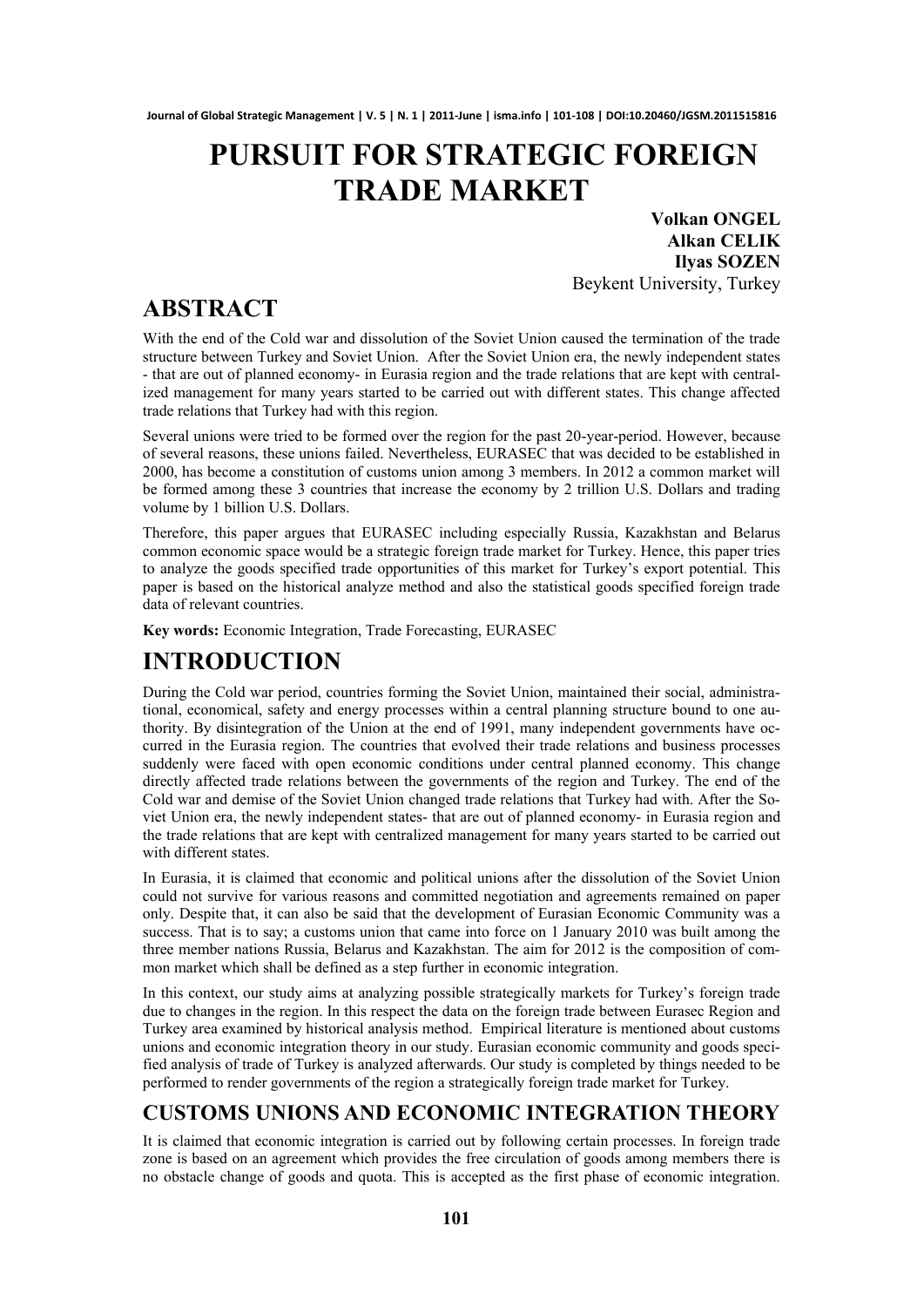The members of foreign trade zone are able to move for their own benefit in their relations with third countries. They do not have any obligation to implement the common customs tariff towards the nonunion member states (Ertürk, 2010: 142-143). The second phase of economic integration is the customs union which includes the free change of goods among the member nations and additionally it brings a common restraint system for the trade among the non-member states (Karluk, 1996: 214).

Viner's (1950) famous book "The Customs Union Issue" is the initiator of subsequent customs union literature. Jacob Viner's Customs Union (CU) theory is directly derived from the Ricardian approach to international trade, according to which countries trade with one another because they are different. He developed what later became known as the trade creation-trade diversion approach to regional trade agreements to help in understanding this ambiguity. The Vinerian theory describes only the static, one-off benefits to be gained from forming a customs union. (Garcia, Clayton, Hobley, 2004, 142-143) The static effects of a customs union can be trade diversion or trade creation. Following Viner's work, for many years trade creating regional agreements were seen as good, and trade diverting agreements were seen as bad. (Abrego and others, 2005:120) In his analysis, Viner studied the changes in allocation of resources and production effectively and he ignored demands. Meade (1955) superimposed consumption to Viner's analysis in his work entited "The Theory of Customs Union".

The dynamic approach, supported by economists like Krugman, takes into account economic elements which were previously overlooked in the Vinerian approach, arguing that there are also dynamic gains to be achieved in a CU. Dynamic effects of a CU are the effects on GDP's growth rate in long-term. These are; i) increased competition ii) economies of scale iii) investment subsidy effect iv) effect of external economies, v) effect of technological improvement, vi) polarization effect. (Yıldırım and Dura, 2007:146)

In literature, it is seen that the description of economic integration has a general definition which includes various kinds of structures, while J. Tinbergen (1965), who did many works on that issue, states that with the international economic union, international economic cooperation should be optimized C. Kindleberger (1958) takes the definition as the equality of the cost of production elements. (Karluk, 1996:212) Nowadays generally is known that economy of separate countries should be unified in the manner that it can form an economic region (Ongel, 2010:87).

In addition to customs union, the common market which consists of free movement of the factors of production (goods, services, labour and capital) can be evaluated as the third phase. According to economic integration theory, the last phase is a kind of economic union which combines the economies of member nations in a central bank, single money and fiscal system in addition to all features. In consequence of economic union, in addition to free movement of goods and products, it is seen that it is achieved in common social and economic policies. With the rise of trade volume which is the primary aim of economic integration by means of creating an extended market, recovery, rise of living standards, remove of regional imbalances, strengthening the status of group in political and financial events around the world, finding common solutions to the problems are also important goals (Kılıç, 2002).

In order to have a successful economic integration; (Kilic, 2002)

- i. member nations should have similar economic structures
- ii. they should have regional proximity
- iii. they should have neighbour earth proximity
- iv. they should have a wide earth land
- v. they should take place in union.

Because geographical proximity has a reducing effect on transportation costs, and it is argued that economical integration has more profits for the member countries. Wonnacott and Lutz (1989), Krugman (1991), Panagariya (1997), Bhagwati and Panagariya (1996), Frankel etc. (1996), Schiff (1997, 1999) Krishana (2003) studied over this issue.

- vi. Group members should be their best customers and providers
- vii. consisted union should be a market which has a big population

viii.union members should share in production and trade in the World is claimed as the features which rise the prospects and benefits of success of economic integration.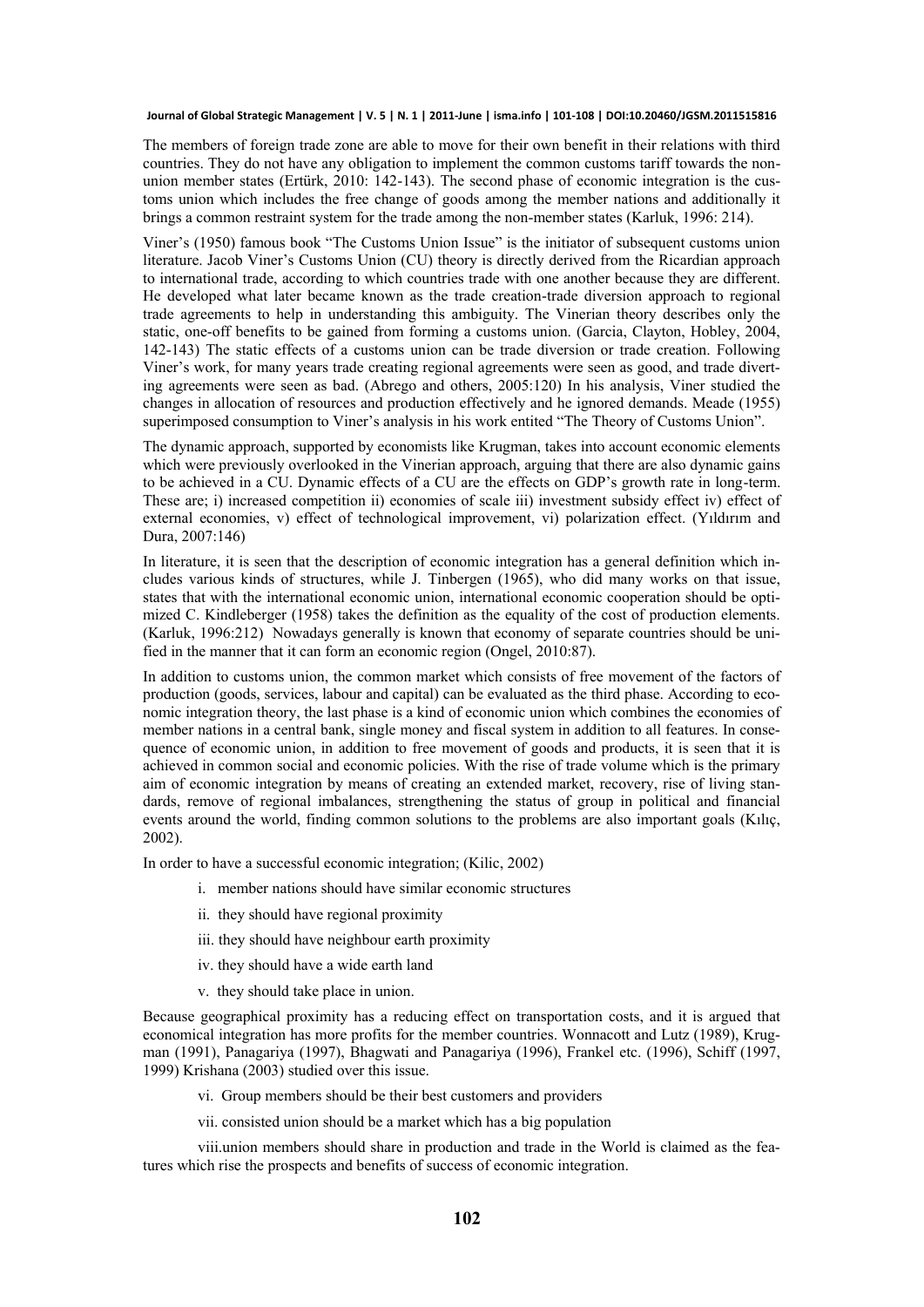Since the 1980s in the world economy there have been increasing tendencies of regionalization. European Union (EU), found on the Rome Treaty (1957) purposed the creation of a common market by the 1993, and it created not only the common market, but also achieved the economic union with a common currency EURO, and is actively moving towards the political union (Moldosanov, 2005:23).

### **EURASIAN ECONOMIC COMMUNITY AND GOODS-SPECIFIED ANALYSIS OF TRADE OF TURKEY**

The Eurasian Economic Community (EURASEC) is an international economic organization which also created a common external border around the member countries. The Eurasec's history goes back to January 6, 1995 when Russia and Belarus signed bilateral Customs Union Agreement. On January 20, 1995, these two countries and Kazakhstan signed the trilateral Customs Union Agreement. Kyrgyzstan and Tajikistan acceded to both agreements in 1996 and 1999, respectively. With the purpose of institutionalizing the formation of customs union and the single economic space, these five countries signed the Treaty on the Establishment of Eurasian Economic Community on 10 October 2000. The Treaty entered into force on 30 May 2001. (Shadikhodjaev, 2009:559) Uzbekistan joined the Community in 2006, but left the membership in 2008. Ukraine, Moldova and Armenia have been in watchdog position since 2003 (Eurasianhome). It can also be argued that the development of Eurasian Economic Community was successful. That is to say; there is a customs union between the three member nations Russia, Belarus and Kazakhstan, which came into force on 1 January 2010. Objective for 2012 is the composition of common market which shall be defined as a further step in economic integration. This customs union formed an area was a population of seventy million and gross domestic product is a two trillion dollar. The total trade of union is about 900 billion dollar. It seems possible that by 2012 a new market will be established. When the total Eurasec region is considered, this number could increase. For the economic integration theory and empirical results, it is predicable that the union has a high chance of success (Öngel, 2010:86-88).

In 2006, a Eurasian development bank was founded with the financial support of Russia and Kazakhstan under the name of Eurasian Development Bank. In this bank, the member states including Armenia, Tajikistan and Belarus gave support other members' states during economic crises. Besides, it also contributes to the matter of removing differences between economies and making up deficiencies in infrastructures (Eurasian Development Bank). According to the current geopolitical position and the possessed energy resources, it is claimed that, there is a need of creating a single energy region in order to achieve the energy safety and association within the aims of the union and this would be an important factor in increasing the prospects of economic integration. Furthermore, it is thought that such kind of a union is necessary for Central Asia countries and that it would be an important alternative for the countries, Russia in particular, which is an unsuccessful to be a member of World Trade Organization until now (Norling and Swanstrim, 2007).

| <b>Table 1: EURASEC Countries Macro Economic Variables</b> |                         |                            |                                 |                               |                            |                         |  |
|------------------------------------------------------------|-------------------------|----------------------------|---------------------------------|-------------------------------|----------------------------|-------------------------|--|
|                                                            | Population<br>(Million) | <b>GDP</b><br>(Billion \$) | GDP per Cap-<br>ita<br>(PPP \$) | <b>Export</b><br>(Billion \$) | <b>Import (Billion \$)</b> | Deficit<br>(Billion \$) |  |
| <b>Belarus</b>                                             | 9,5                     | 53                         | 13400                           | 24,5                          | 29,8                       | $-5,3$                  |  |
| Kazakhstan                                                 | 15,5                    | 131                        | 12800                           | 59,2                          | 30,1                       | 29,1                    |  |
| Kyrgyzstan                                                 | 5,5                     | 4,4                        | 2200                            | 1,6                           | 3                          | $-1,4$                  |  |
| Russian                                                    | 138                     | 1477                       | 15900                           | 376.7                         | 237,3                      | 139,4                   |  |
| Tajikistan                                                 | 7,6                     | 5,5                        | 2000                            | 1,3                           | 3,3                        | $-2$                    |  |
| <b>Source:</b> Prepared from 2010 IMF IFS data.            |                         |                            |                                 |                               |                            |                         |  |

The Eurasec region covers an area of more than 20 million km<sup>2</sup>. However, it has 174 million populations in total. The countries which are situated within this region will join the customs union in 2012. The Eurasec countries such as Belarus, Kazakhstan and Russia's hold per capita income of 13-16 thousand dollars. These countries have bilateral trade potential through high per capita income. The half of the Russian's 376 billion \$ generated export and sixty percent of Kazakhstan's exports which reached 60 billions \$, include raw materials, such as oil and natural gas (CEID Data, Russia and Kazakhstan). Increase in the prices of natural resources has led to a rise in the rates of net exports both in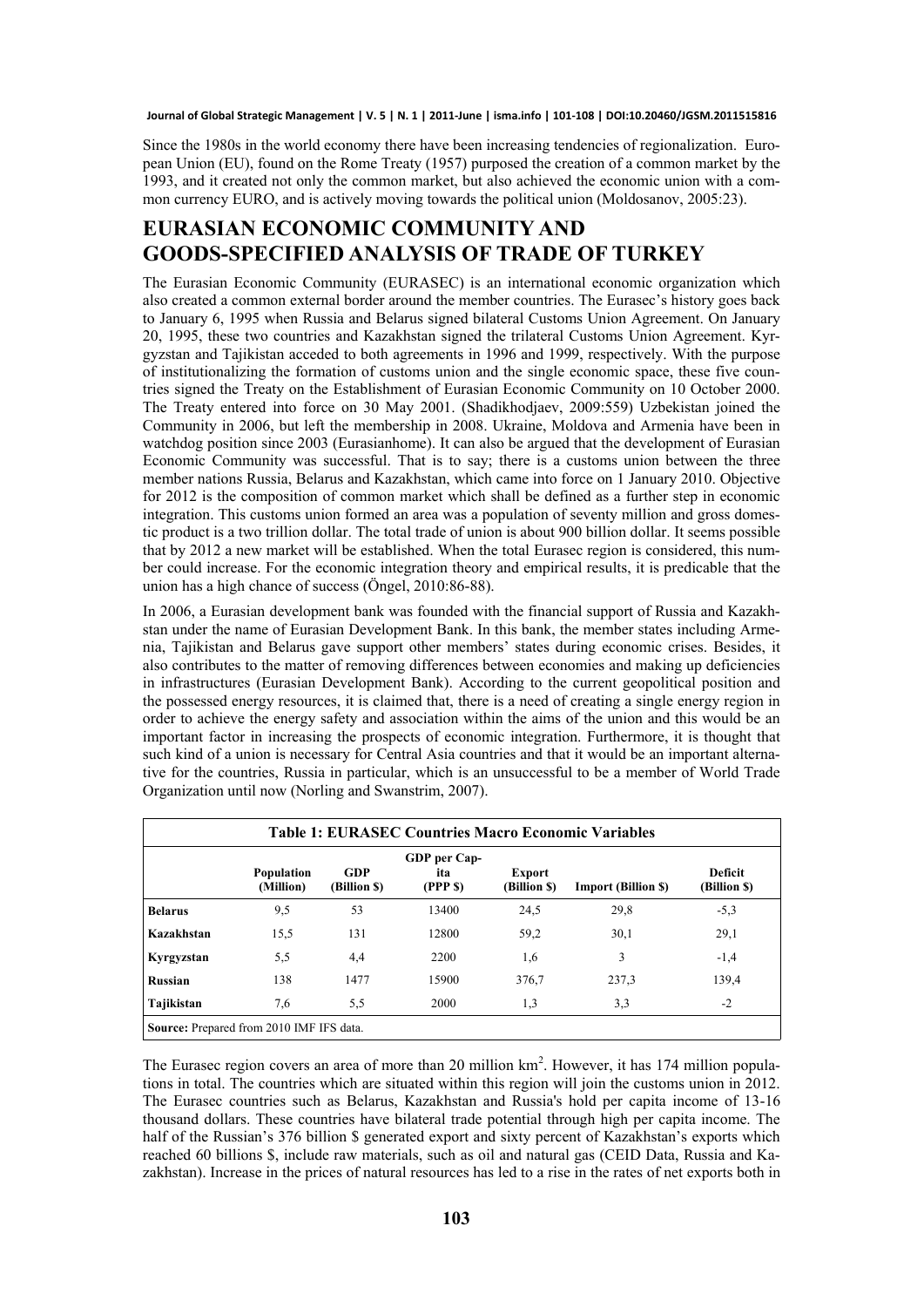Kazakhstan and Russia. The Kyrgyzstan and Tajikistan have fewer incomes and less economic goods than other Eurasec countries. Russia and Kazakhstan have imported cotton from Kyrgyzstan and aluminum from Tajikistan. (CIA, Factbook). On the other hand, Kyrgyzstan and Tajikistan are countries which supply raw materials to Eurasec region.

|                |               | <b>Belarus</b> | Kazakhstan | Kyrgyzstan     | <b>Russian</b> | Tajikistan |
|----------------|---------------|----------------|------------|----------------|----------------|------------|
| <b>Belarus</b> | <b>Export</b> |                | 244        | 33             | 6783           | 24         |
|                | Import        |                | 70         | $\overline{4}$ | 7110           | 3          |
| Kazakhstan     | <b>Export</b> | 70             |            | 267            | 3586           | 195        |
|                | Import        | 244            |            | 140            | 7450           | 13         |
| Kyrgyzstan     | <b>Export</b> | $\overline{4}$ | 140        |                | 190            | 24         |
|                | Import        | 33             | 267        |                | 773            | 5          |
| <b>Russian</b> | <b>Export</b> | 7110           | 7450       | 773            |                | 487        |
|                | Import        | 6783           | 3586       | 190            |                | 88         |
| Tajikistan     | <b>Export</b> | 3              | 13         | 5              | 88             |            |
|                | Import        | 24             | 195        | 24             | 487            |            |

**Source:** Prepared from CEIC Foreign Trade data

The basic reason of the customs unions established among Belarus, Russia and Kazakhstan from 2012, can be remarked in the bilateral trade figures at table 2. Because, these three countries trade figures flows at a very low level in Tajikistan and Kyrgyzstan. As indicated in the table 2, Russia is the main hub country. Russia's bilateral trade is higher in comparison with Kazakhstan and Belarus. However, Kazakhstan and Belarus bilateral trade has started to rise in the last four years (CEIC Data, Belarus and Kazakhstan Foreign Trade Data). To establish the customs union among Belarus, Kazakhstan and Russia at 2012, this union is economically significant.

Turkey and Eurasec countries bilateral (trade) imports and exports in 1996, 2002 and 2010 are presented in table 3 as capital goods, raw materials (intermediate goods) and consumption goods. 1996 is the year which Turkey joined EU customs union, 2002 is the foundation of Eurasec Union, and 2010 displays the year after the global economic crisis. As it is known, the reason of Turkey's foreign trade deficit is in consequence import of raw materials and intermediate goods. Turkey imports replacement from EU, raw materials as oil and natural gas from Eurasec countries (TUIK, Foreign Trade Data). Turkey's foreign trade deficit with Russia and Kazakhstan is due to the rise of oil prices and "Blue Stream" obligation. Turkey's bilateral trade with Eurasec region keeps a continuous increase. Only, Turkey's capital goods export to Kyrgyzstan has decreased in fifteen years period.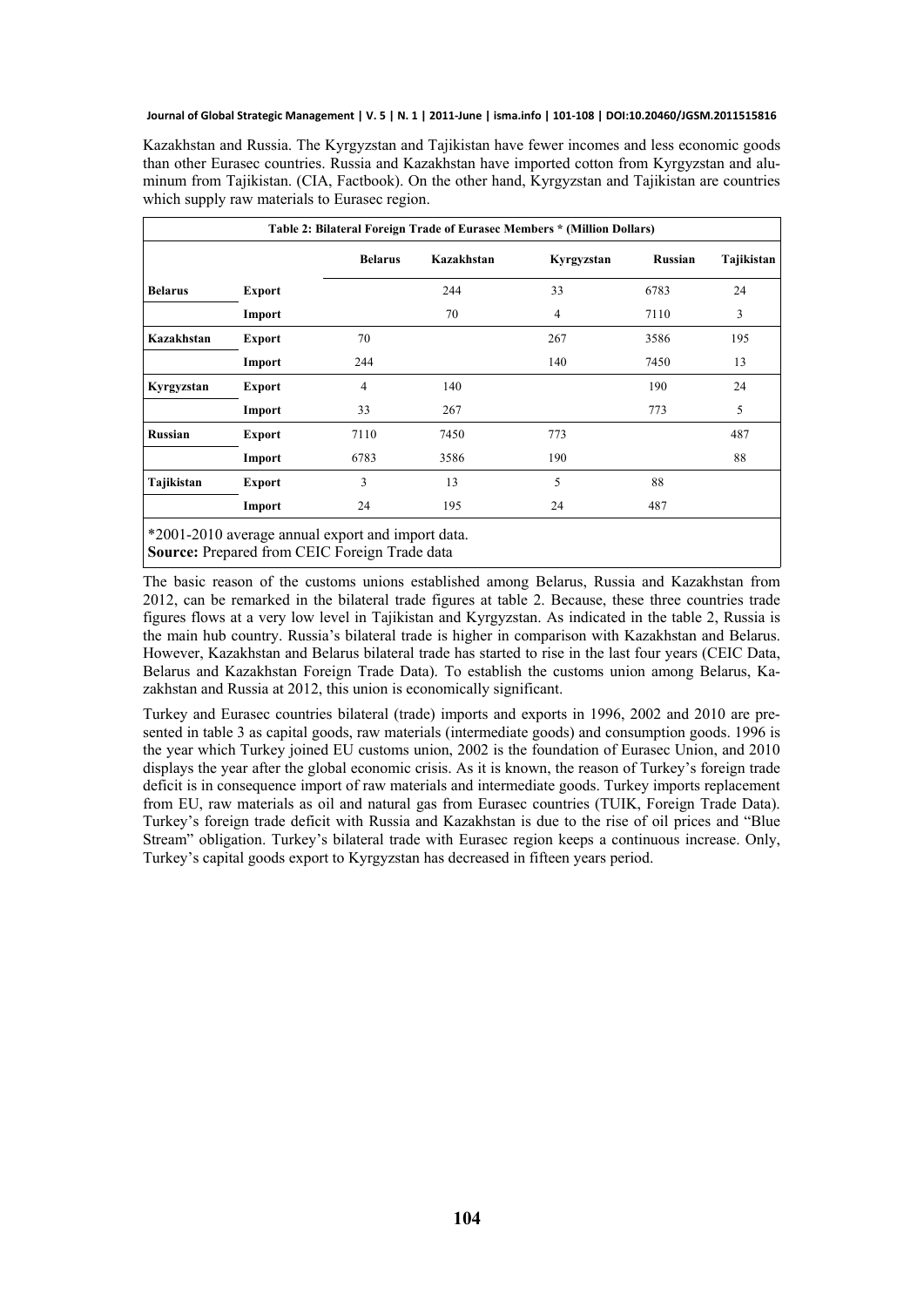|                | 1996          |               | 2002           |           | 2010          |            |
|----------------|---------------|---------------|----------------|-----------|---------------|------------|
| Country        | <b>Export</b> | Import        | <b>Export</b>  | Import    | <b>Export</b> | Import     |
| <b>Belarus</b> | 1.666.697     | 831.795       | 2.729.653      | 481.196   | 17.913.702    | 1.170.198  |
| Kazakhstan     | 41.486.394    | 1.497.760.277 | 27.636.988     | 823.272   | 111.066.198   | 440.592    |
| Kyrgyzstan     | 13.628.091    | 536.687       | 2.990.428      | 622.519   | 5.773.422     | 76.231     |
| <b>Russian</b> | 148.593.407   | 21.119.538    | 47.246.095     | 4.373.038 | 348.208.485   | 47.201.536 |
| Tajikistan     | 373.694       |               | 401.509        | 10.688    | 5.828.215     | 470        |
| Armenia        | $\theta$      | $\mathbf{0}$  | $\overline{0}$ | $\theta$  | 5.565         | $\theta$   |
| Ukraine        | 18.959.412    | 13.605.090    | 18.948.670     | 2.739.369 | 94.931.947    | 6.588.002  |
| % Total Trade  | 20            | 15            | 3,5            | 0,1       | 5             | 0,2        |

#### **Table 3: Turkey - Eurasec Foreign Trade (US Dollars) Capital Goods**

#### **Raw Materials (Intermediate Goods)**

|                | 1996          |               | 2002          |               | 2010          |                    |
|----------------|---------------|---------------|---------------|---------------|---------------|--------------------|
| Country        | <b>Export</b> | Import        | <b>Export</b> | Import        | <b>Export</b> | Import             |
| <b>Belarus</b> | 2.625.193     | 32.429.192    | 11.508.196    | 18.818.201    | 118.324.773   | 146.239.396        |
| Kazakhstan     | 52.949.562    | 99.559.767    | 81.985.012    | 202.386.723   | 364.091.169   | 2.469.892.47<br>8  |
| Kyrgyzstan     | 10.584.703    | 5.729.874     | 11.352.857    | 8.418.849     | 51.321.685    | 12.719.423         |
| Moldova        | 8.688.039     | 14.013.874    | 26.732.268    | 3.560.056     | 75.451.347    | 94.960.174         |
| <b>Russian</b> | 399.625.015   | 1.892.029.756 | 607.925.713   | 3.861.656.440 | 2.081.063.835 | 21.124.649.2<br>85 |
| Tajikistan     | 640.119       | 2.781.220     | 3.126.689     | 40.647.565    | 37.772.660    | 283.649.058        |
| Armenia        | $\theta$      | $\theta$      | $\Omega$      | $\theta$      | 10.120        | 2.525.488          |
| <b>Ukraine</b> | 76.633.268    | 736.119.454   | 145.523.377   | 979.040.761   | 587.770.595   | 3.790.667.36<br>8  |
| % Total Trade  | 6             | 10            | 6             | 12            | 6             | 21                 |

#### **Consumption Goods**

|                | 1996          |            | 2002          |            | 2010          |             |
|----------------|---------------|------------|---------------|------------|---------------|-------------|
| Country        | <b>Export</b> | Import     | <b>Export</b> | Import     | <b>Export</b> | Import      |
| <b>Belarus</b> | 5.616.074     | 4.339.123  | 5.864.289     | 238.490    | 50.580.586    | 1.030.503   |
| Kazakhstan     | 69.632.092    | 498.791    | 50.045.440    | 641.629    | 485.341.288   | 45.148.524  |
| Kyrgyzstan     | 22.887.471    | 131.351    | 9.600.627     | 8.581.196  | 99.847.908    | 39.961      |
| Moldova        | 3.611.018     | 405.700    | 11.102.885    | 968.434    | 59.378.142    | 15.701.812  |
| <b>Russian</b> | 961.512.573   | 7.989.824  | 516.863.289   | 25.599.748 | 2.191.525.905 | 376.215.012 |
| Tajikistan     | 3.430.339     | 4.506      | 7.387.104     | 37.664     | 68.966.525    | 12.929.524  |
| <b>Ukraine</b> | 171.934.643   | 11.902.377 | 148.785.544   | 9.092.713  | 576.858.764   | 35.386.021  |
| % Total Trade  | 10            |            | 5             |            | 8             | 2           |

#### **Source**: TUIK Data Base

Notably, Turkey's foreign trade deficit with Russia is equal to 23 percent of Turkey's current account deficit; trade deficit in the raw materials from Russia is 26 percent of Turkey's current account deficit. As the table 3 shows, Russia has 11 percent share in Turkey's total import but only holds a 4 percent share in Turkey's total export (TUIK, Foreign Trade Data). Turkey needs to reduce dependence on imports of raw material from Russia or must start a trade attack. Because of the increase in the prices of oil, Russia's share would increase in the foreign trade deficit of Turkey. Kazakhstan is another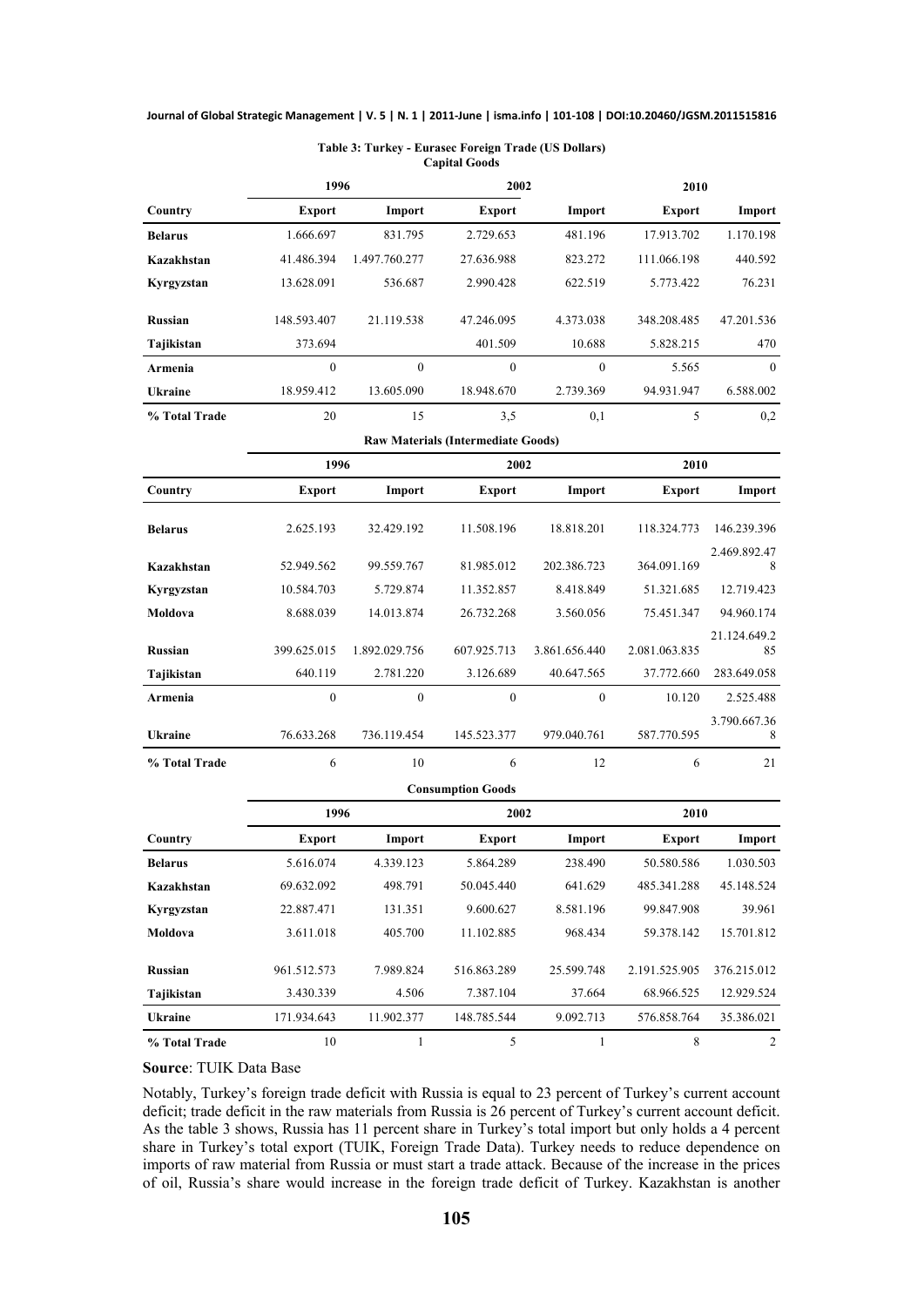member of Eurasec which also exports oil and natural gas to Turkey. Belarus, Kyrgyzstan and Tajikistan bilateral trades with Turkey are not excess.

Turkey carries out exports consumption goods to Eurasec region and import raw materials (oil, natural gas) from Eurasec region. The gap between exports and imports among Turkey and Eurasec region are in increase both numerically and proportionally. To settle the trade deficit between Turkey and Region holds a great importance.

## **CONCLUSION**

When the economic structures of Eurasec members are examined, it seems that these countries are exporters of raw materials, intermediate goods and energy. Economic development and progress of these countries are based on these exports. Despite this, especially importation of products and consumer products are the common features of these mentioned countries. In this respect, the general economic structure of region and the foreign trade structure are completely the opposite of improved economies.

When the current economic structures are considered, we can see that Turkey maintains a strong position in Eurasec region at basic importation products like food, textile, chemistry, machine and readymade. It is known that sovereignty of retailing sector in region is about 1 billion dollar and %80 of this consumption is taken with importation. Thus, there is a high chance that Turkey could sell retail food, textile and confection products to these regions by considering the consumption tendency, needs and region's population. Another area that is seen as opportunity for Turkey is the substructure deficiencies which union countries have. In that point, especially in the construction sector, Turkey is very compelling and there exists good opportunities. On the other hand, more than % 95 of importation of Turkey from this region is formed of especially gasoline, natural gas, raw materials and intermediate goods. Therefore it could be claimed that this bilateral trade could improve in favour of Turkey.

Geographical proximity between Eurasec countries and Turkey can be a major advantage for counter trade. However, one of the biggest problems of trade that is done with Eurasec countries in current situation is the transportation cost and toll. In this respect, Kars-Tbilisi rail line and Istanbul-Almaty container lines should be processed but to actualize this necessary rehabilitations should be built in order to work productively. Considering the EU customs responsibility of Turkey and the current situation of Eurasec customs union, it is presumed that providing mutual customs tariffs and quota exemption are in favour of Turkey.

In conclusion, after considering the economic improvement level with resolution advisories, Eurasec countries could open strategic foreign market for Turkey.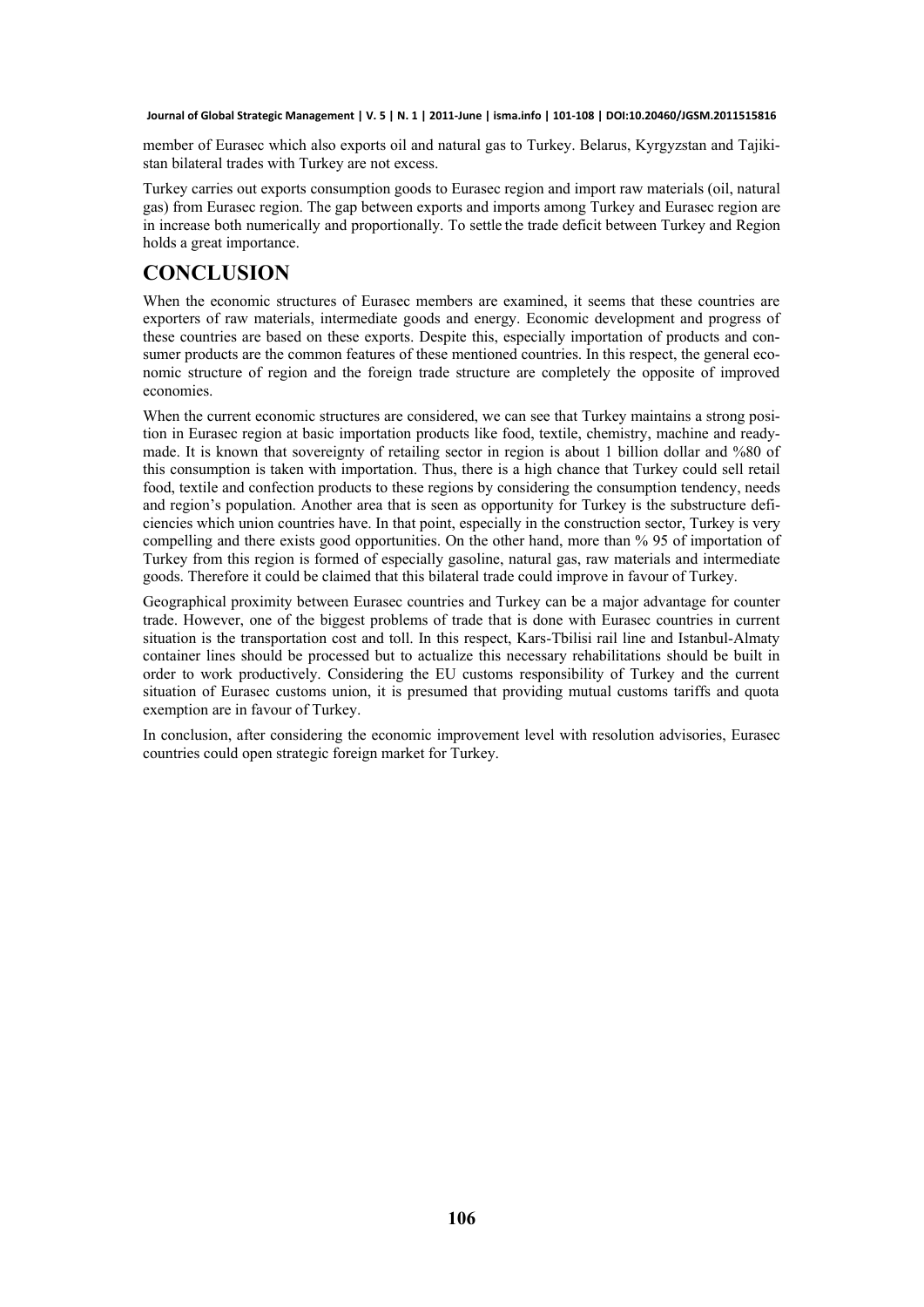### **REFERENCES**

Abrego, Lisandro. Raymond Rieazman and John Whalley (2005), "Computation and the Theory of Customs Unions", CESifo Economic Studies, Vol.51, 1/2005, 117-132.

Bhagwati, Jagdish and Arvind Panagariya (1996), "The Theory of Preferential Trade Agreements: Historical Evaluation and Current Trend", The American Economic Review, 86(2), 82-87.

CEIC Data, Foreign Trade Data, Belarus, Kazakhstan, Kyrgyzstan, Russian, Tajikistan.

CIA, Factbook, Belarus, Kazakhstan, Kyrgyzstan, Russian, Tajikistan Country Profile.

EDP, Eurasian Development Bank, http://www.eabr.org/eng

Ertürk, Emin (2010), Uluslararası İktisat, [International Economics], Alfa Press, Istanbul.

Eurasianhome, Eurasian Economic Community (EAEC).

http://www.eurasianhome.org/xml/t/databases.xml?lang=en&nic=databases&intorg=3&pid=25

http://www.worldtradelaw.net/fta/agreements/eaecfta.pdf

Foreign Economic Relations Board (February 2007), Foreign Relations Committee, Kazakhstan Country Journal, Istanbul.

Foreign Economic Relations Board (June 2009), Foreign Relations Committee, Tajikistan Country Journal, Istanbul.

Foreign Economic Relations Board (May 2009), Foreign Relations Committee, Kyrgyzstan Country Journal, Istanbul.

Frankel, Jeffrey A. and etc. (1996), "Regional Trading Arrangements: Natural or Supernatural?" The American Economic Review, 86(2), 52-56.

Garcia, Juan Fernandez Garcia, Jess Clayton and Christopher Hobley (Ed.) (2004), The Student's Guide To European Integration, Polity Press, UK.

ICI, Istanbul Chamber of Industry (April 2010), Russia Country Report, http://www.aia-istanbul.org/ files/bilgibankasi/pazarlar/ulkeler/russia\_ulkeraporu.pdf

Karluk, Ridvan (1996), Uluslararası Ekonomi, [International Economy], Beta Press, Istanbul.

Kiliç, Ramazan (2002), Türkiye- AB İlişkileri ve Gümrük Birliği, [Turkey-EU Relations and Customs Union], Siyasal Kitabevi, Siyasal Press, Ankara.

Kindleberger, Charles P. (1958), International Economics, Uluslararası İktisat, (Trans. N. Serin), Sevinç Matbaası, Ankara, 1970.

Krishna, Pravin (2003), "Are Regional Trading Partners Natural?", Journal of Political Economy, 111 (1), 202-231.

Krugman, Paul (1991), "Increasing Returns and Economic Geography", The Journal of Political Economy, vol.99, Issue.3 (Jun.1991), 483-499.

Meade, James E. (1955), The Theory of Customs Unions, North-Holland, Amsterdam.

Moldosanov, Janybek (2005), Prospects for Regional Integration in Central Asia: The Case of EURASEC, Unpublished Master Thesis, Marmara Universitesi Avrupa Topluluğu Enstitüsü.

Norling, Nicklas and Niklas Swanstrim (2007), "The Virtues and Potential Gains of Continental Trade in Eurasia", Asian Survey,.47: 3, 351-373.

Öngel, Volkan (2010), "An Alternative Foreign Trade Market for Turkey: The Eurasian Economic Community", International Conference On Eurasian Economies 2010, Istanbul.

Panagariya, Arvind (1997), "Preferential Trading and the Myth of Natural Trading Partners", Japan and the World Economy, 9, 471-489.

Schiff, Maurice (1997), "Small is Beautiful Preferential Trade Agreement and the Impact of Country Size, Market Share, Efficiency and Trade Policy", Journal of Economic Integration, 12(3), 359-387.

Schiff, Maurice (1999), "Will the Real Natural Trading Partner Please Stand Up?", World Bank Policy Research Working Paper, No.2161.